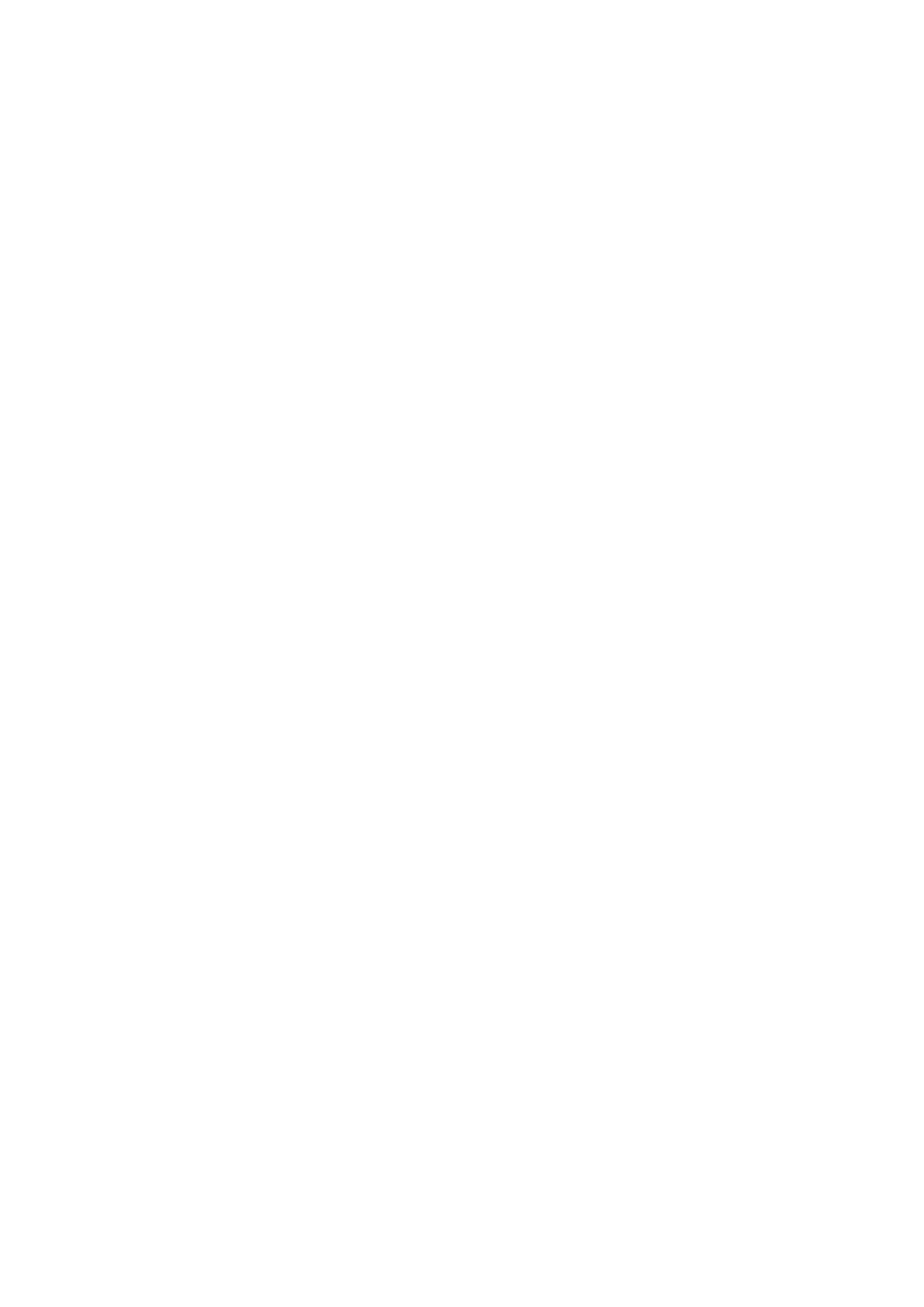*I certify that this public bill, which originated in the Legislative Assembly, has finally passed the Legislative Council and the Legislative Assembly of New South Wales.*

> *Clerk of the Legislative Assembly. Legislative Assembly, Sydney, , 2011*



New South Wales

# **Evidence Amendment (Journalist Privilege) Bill 2011**

Act No , 2011

An Act to amend the *Evidence Act 1995* with respect to the disclosure of the identity of persons who give information to journalists; and for other purposes.

*I have examined this bill and find it to correspond in all respects with the bill as finally passed by both Houses.*

*Assistant Speaker of the Legislative Assembly.*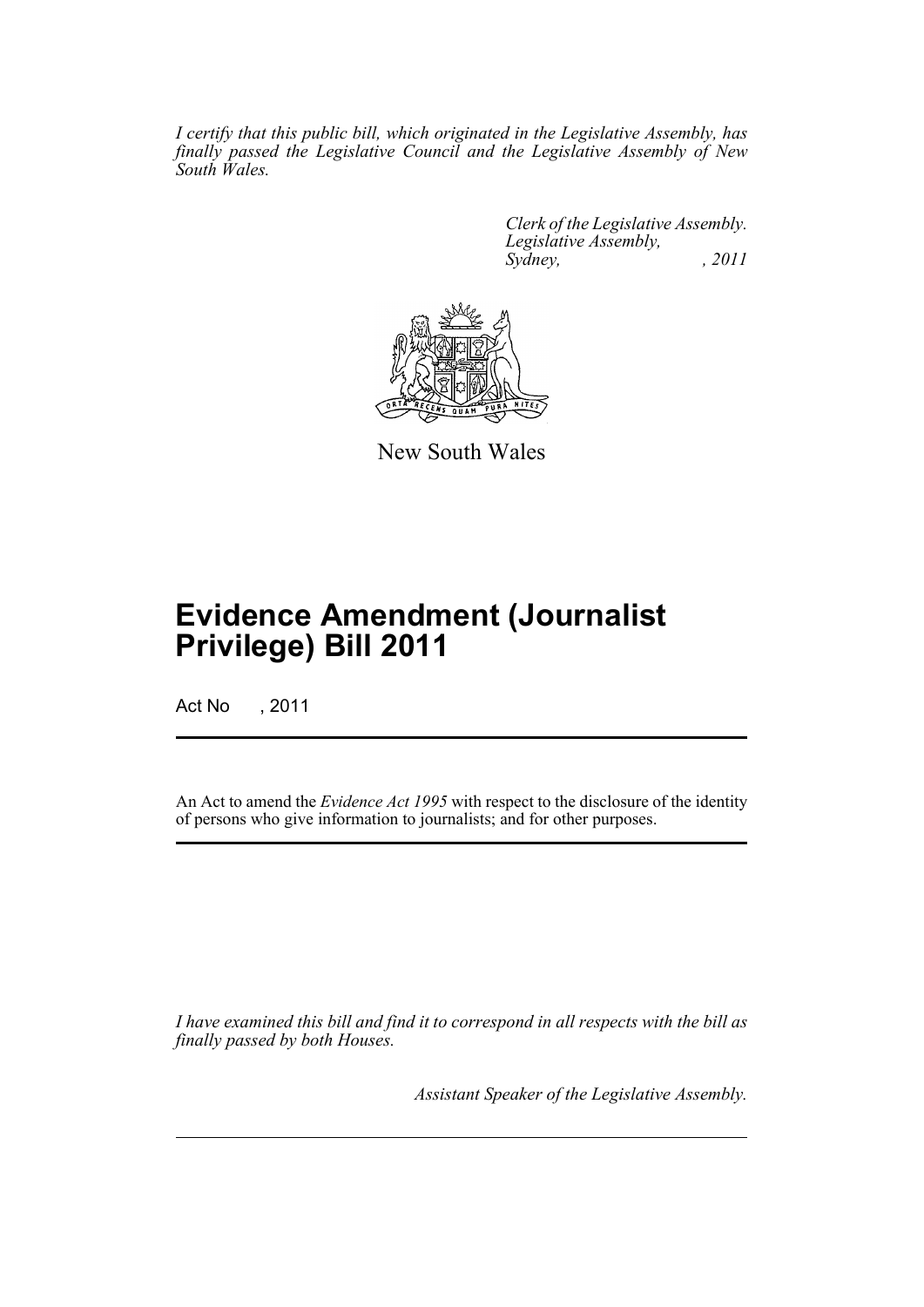## <span id="page-3-0"></span>**The Legislature of New South Wales enacts:**

### **1 Name of Act**

This Act is the *Evidence Amendment (Journalist Privilege) Act 2011*.

### <span id="page-3-1"></span>**2 Commencement**

This Act commences on the date of assent to this Act.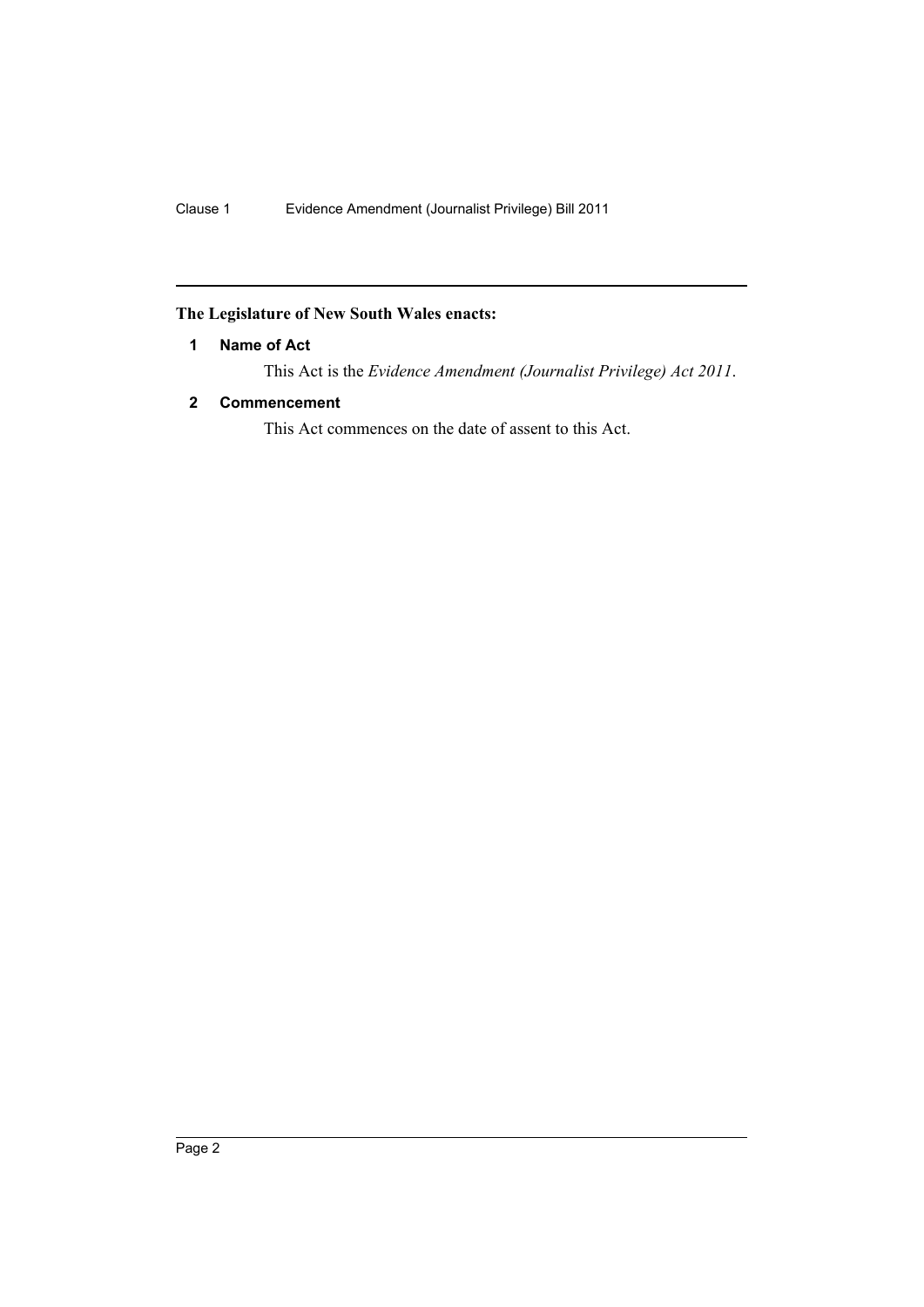Evidence Amendment (Journalist Privilege) Bill 2011

Amendment of Evidence Act 1995 No 25 Schedule 1

# <span id="page-4-0"></span>**Schedule 1 Amendment of Evidence Act 1995 No 25**

#### **[1] Section 126A Definitions**

Omit the note to the definition of *protected confidence* in section 126A (1).

#### **[2] Section 126B Exclusion of evidence of protected confidences**

Insert at the end of section 126B (4):

- (i) the public interest in preserving the confidentiality of protected confidences,
- (j) the public interest in preserving the confidentiality of protected identity information.

#### **[3] Part 3.10, Division 1C**

Insert after Division 1B:

## **Division 1C Journalist privilege**

#### **126J Definitions**

In this Division:

*informant* means a person who gives information to a journalist in the normal course of the journalist's work in the expectation that the information may be published in a news medium.

*journalist* means a person engaged in the profession or occupation of journalism in connection with the publication of information in a news medium.

*news medium* means a medium for the dissemination to the public or a section of the public of news and observations on news.

### **126K Journalist privilege relating to identity of informant**

- (1) If a journalist has promised an informant not to disclose the informant's identity, neither the journalist nor his or her employer is compellable to give evidence that would disclose the identity of the informant or enable that identity to be ascertained.
- (2) The court may, on the application of a party, order that subsection  $(1)$  is not to apply if it is satisfied that, having regard to the issues to be determined in the proceeding, the public interest in the disclosure of the identity of the informant outweighs:
	- (a) any likely adverse effect of the disclosure on the informant or any other person, and